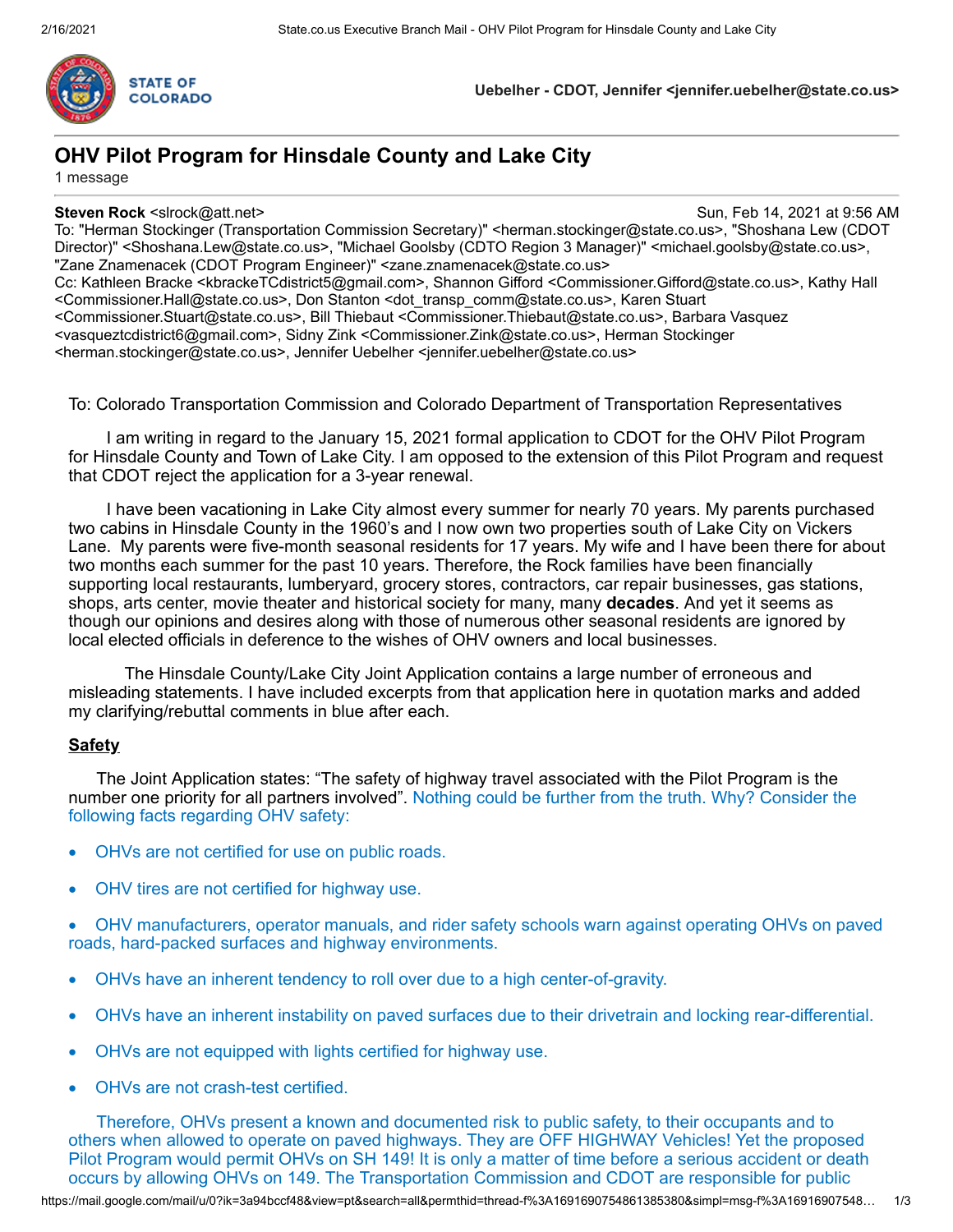safety. Who will be liable if this program is approved and an accident or death occurs? The Transportation Commission? CDOT? Hinsdale County? Town of Lake City? All of the above?

"Exponentially more traffic citations are written in the summer because there is overall more traffic." This is certainly not a situation where "safety is the number one priority" since Lake City and Hinsdale County are requesting a program that creates EXPONENTIALLY MORE CITATIONS? "Most citations written to OHV drivers… were for driving where prohibited, minors without a helmut and no insurance. Few were written for "hazardous violations"…" What were these "hazardous violations"? "There were few unsafe traffic conditions on Highway 149 associated with the Pilot Program in 2019 and 2020". What were these unsafe traffic conditions? How many are "few"? Is safety really the #1 Priority?

#### **Quality of Life**

"OHVs are allowed on sections of the highway only far enough to access the Alpine Loop…Signage along the route will be increased to better inform OHV drivers of the designated areas of travel." The fact is that OHVs do not adhere to the legally designated routes. The fact is they travel south on SH 149 well beyond the CR 30 turnoff to the Alpine Loop and as far up as Slumgullion Pass. The fact is they frequently visit the Packer Massacre site, which is on Vickers Lane where my summer homes are, and drive into residential and private property areas throughout Lake City and the County. Signage exists now and is ignored. More signs won't help.

I love Lake City for its beauty, tranquility, backcountry peace, and clean air and water. The recent influx of OHVs has ruined these qualities. Instead, Hinsdale County and the backcountry have become noisy, dusty, congested and polluted due to the negative impact of OHVs and the disregard of their owners for courtesy, speed, wildlife, noise and the environment. The noise along SH 149 between Lake City and CR 30 south of town is deafening from morning until night. I can attest to that since that valley is where my summer home is located.

There are numerous examples of OHVs driving off of designated roads and onto alpine tundra. This damage to our precious wilderness areas will take many decades to recover, if they are able to recover at all. The BLM and NFS are on record with their observations of damage to the Alpine Loop and adjacent wilderness areas.

"Hinsdale County is also requesting a speed limit of 25 mph along the entirety of the Highway 149 route." "OHVs on the highway do not significantly impact the general flow of traffic…" If OHVs don't impact the flow of traffic, why would the Applicants want to reduce the speed limit on 149? I can personally attest to the fact that OHVs have significantly increased the amount of traffic on 149 and decreased the safety on that section since I travel that section to get to town. OHVs endanger every other vehicle on the highway.

#### **Impact on Local Economy**

"Allowing OHV riders to complete the Alpine Loop is considered an economic benefit to the Town of Lake City and Hinsdale County due to the increase in the number of visitors to the area." Once again, the Applicants have failed to support this claim due to the lack of concrete data. There is absolutely no evidence that the increased number of OHVs has led to an increase in sales tax revenue. Another fact the Applicants ignore is that a significant number of seasonal summer residents chose to either not come to Lake City during 2020 or have sold their properties and moved to more pleasant locales due to the disastrous influx of OHVs. These are the people that support the businesses of Lake City for two to six months each summer rather than a week or two typical for OHV riders. And these summer residents have been doing this for DECADES!

"The Applicants are proposing additional seasonal law enforcement resources, made possible through increased funding to the Hinsdale County Sheriff's Office by both the County and the Town." The Hinsdale County Sheriff is on-record with the fact that his office is unable to manage the increased levels of tourism. The drain on local law resources for increased enforcement is not compensated by an increase in revenue. How many new law enforcement officers are needed? How much increased funding? Where will the money come from? Most likely it will come from higher taxes, which will adversely affect summer residents like me. I pay nearly \$2,500 in property taxes each year but cannot vote since I am not a resident of Hinsdale County.

### **Failure of Previous Pilot Program**